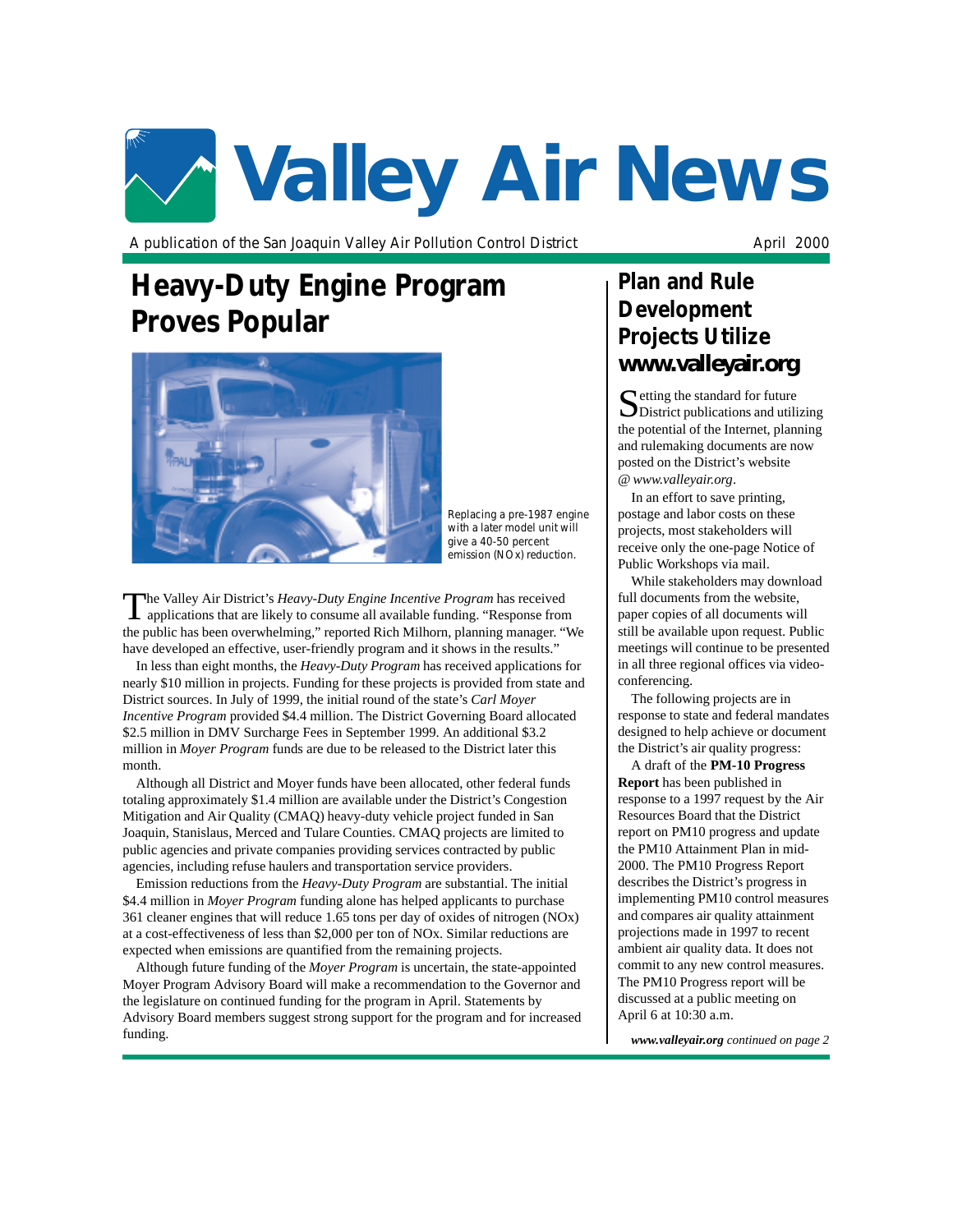**There was no March meeting.**

#### **Future meetings are:**

- April, 20, 2000
- **May 18, 2000**
- **Mark 3** June 15, 2000
- **E** July- No meeting
- **E** August 17, 2000
- $\blacksquare$  September 21, 2000
- **Example 2000** October 12, 2000
- **November- No meeting**
- $\blacksquare$  December 14, 2000

"#""#""#

**The next Governing Board meeting will be held on Thursday, April 20, at 9:00 a.m. in the District's Central office in Fresno, and via video-teleconference in the Modesto and Bakersfield offices.**

#### *www.valleyair.org continued from page 1*

An **Ozone Rate of Progress Plan** (or ROP) is also currently in progress. To meet a Federal Clean Air Act requirement, California air districts and the Air Resources Board must report to EPA every three years on their progress in achieving an average three percent per year reduction in ozone precursor emissions. The District expects to complete this portion of the ROP in April.

The **California Clean Air Act Annual Report** regarding the District on the status of control measure implementation and rulemaking, has also been completed. This report compares recent VOC and NOx rulemaking activity with

In order to save printing, as well as mailing and labor costs, paper copies of the full documents will only be made available upon request.

the commitments established in the 1991 Air Quality Attainment Plan and the 1994 and 1997 AQAP Triennial Updates. It also shows the rulemaking forecast through mid-2001.

The year 2000 rulemaking agenda calls for the development of six VOC rules, as well as amendments to **Regulation VIII (Fugitive PM10)** and **Rule 4103 (Open Burning)**. Project documents are currently available or will be by the end of May. The VOC rules include new Rule 4411 (Well Cellars), Rule 4601 (Architectural Coatings), Rule 4623 (Storage of Organic Liquids), Rule 4662 (Organic Solvent Degreasing Operations), Rule 4663 (Organic Solvent Cleaning, Storage, and Disposal), and new Rule 4692 (Commercial Charbroiling).

For additional information on any of these projects, and for specific meeting dates and times, please call the Valley Air District at (559) 230-5800 or visit our website @ *www.valleyair.org.*

## **Drill Day 2000 The Big Clean Air Pay-Off-- Take Two**

ach year the Valley Air District kicks off Spare the Air season with Drill Day, an opportunity for the public, Employer Partners, and the media to practice their notification methods and air pollution-reduction plans prior to an actual Spare the Air Day. This year's event will be held on Tuesday, June 6, 2000.

> The Big Clean Air Pay-Off-- Take Two promises to be a rewarding and educational day for residents throughout the San Joaquin Valley. Participating businesses are encouraged to offer special incentives or discounts to people who avoid or postpone pollution-causing activities on Drill Day. More than 25 businesses took part in last year's event.

> > Here are a few examples of who participated and how:

**·** City of Clovis and Fresno Area Express offered free ride tokens and coupons.

**·** Jones Cleaning Centers offered 25 percent discount on dry cleaning for pick-up and delivery customers.

**·** Madera Cars Unlimited gave \$2 discounts toward quick lube & oil filter changes.

The Valley Air District will again recognize and promote organizations participating in The Big Clean Air Pay-Off-- Take Two. For more Drill Day details and promotional ideas, call the Valley Air District's Public Education section at (559) 230-5800.